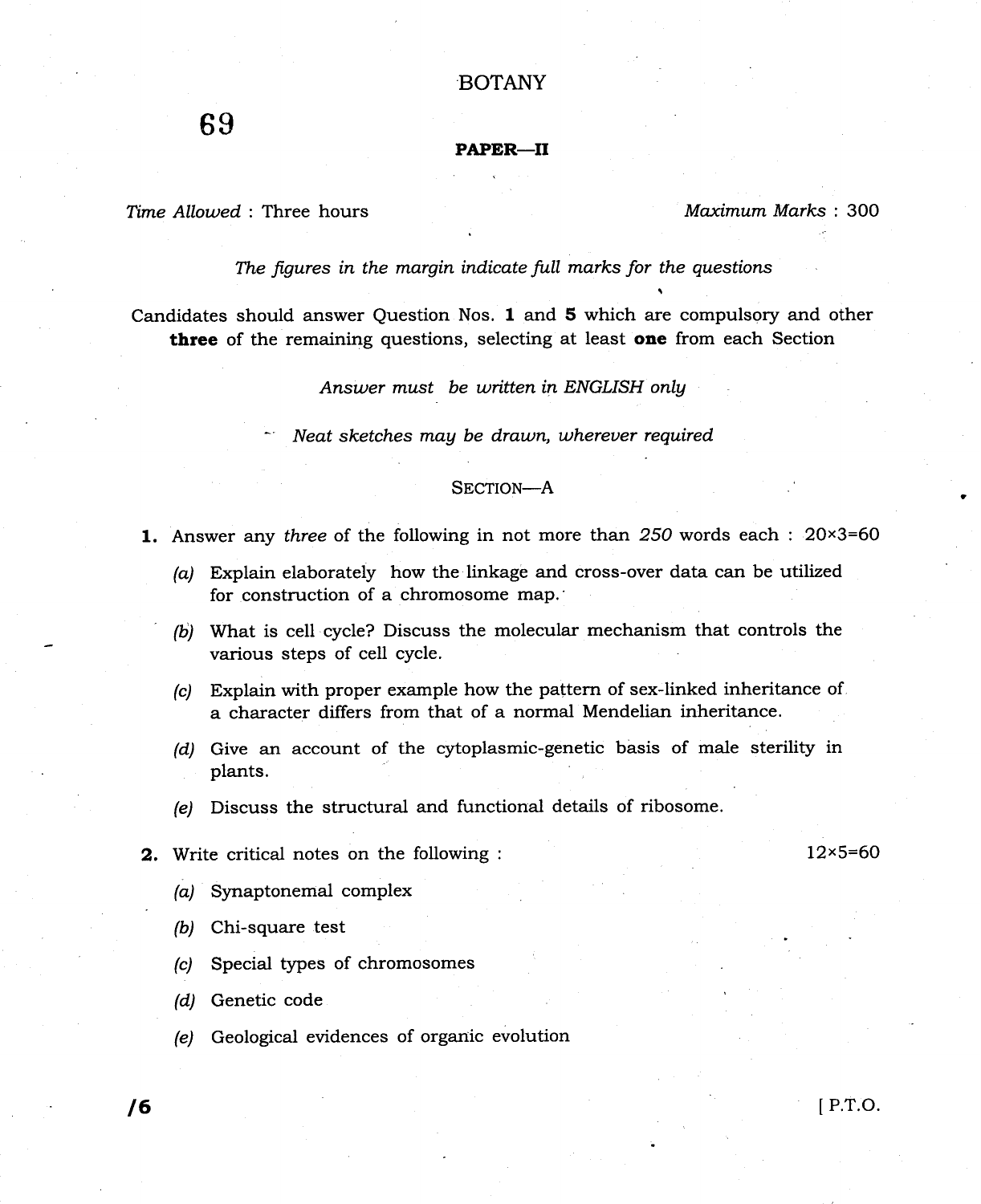**3.** Answer the following :  $15 \times 4 = 60$ 

- (a) Differentiate between
	- $(i)$  pleiotropic-gene action and multiple-gene action;
	- $(ii)$  pure-line selection and mass selection;
	- (iii) B-DNA and Z-DNA.
- (b) Deduce the experimental evidence in support of semiconservative mode of ' replication of DNA molecule.
- $(c)$  Explain the genetical basis of heterosis in crop plants.
- (d) Discuss with examples how the back-cross method of breeding can be used for the improvement of crop plants.

**4.** Answer the following :  $12 \times 5=60$ 

- $(a)$  Explain the mechanism of action of physical mutagens.
- (b) Discuss the various steps involved in DNA-recombinant technology.
- (c) Explain the cytological evidence in support of crossing-over.
- (d) Define translocation. Discuss the behavioural pattern of meiotic chromosomes in a translocation heterozygote.
- (e) Discuss the physical and chemical orgarization of plant cell wall.

## SECTION-B

- 5. Answer any three of the following in not more than  $250$  words each :  $20 \times 3=60$ 
	- (a) Give an account of the cyclic and non-cyclic photophosphorylation in plants. Give schematic diagrams and chemical reactions wherever necessary.
	- (b) Discuss the various ecological factors that govern the distribution of plants.
	- $(c)$  Classify enzymes. Discuss the theories pertaining to the mechanism of action of enzymes.
	- (d) What are the different ecosystems prevailing on the earth? Explain fully each of them citing examples.
	- (e) Discuss the mechanism of passive absorption and active transport of nutrients in plants.